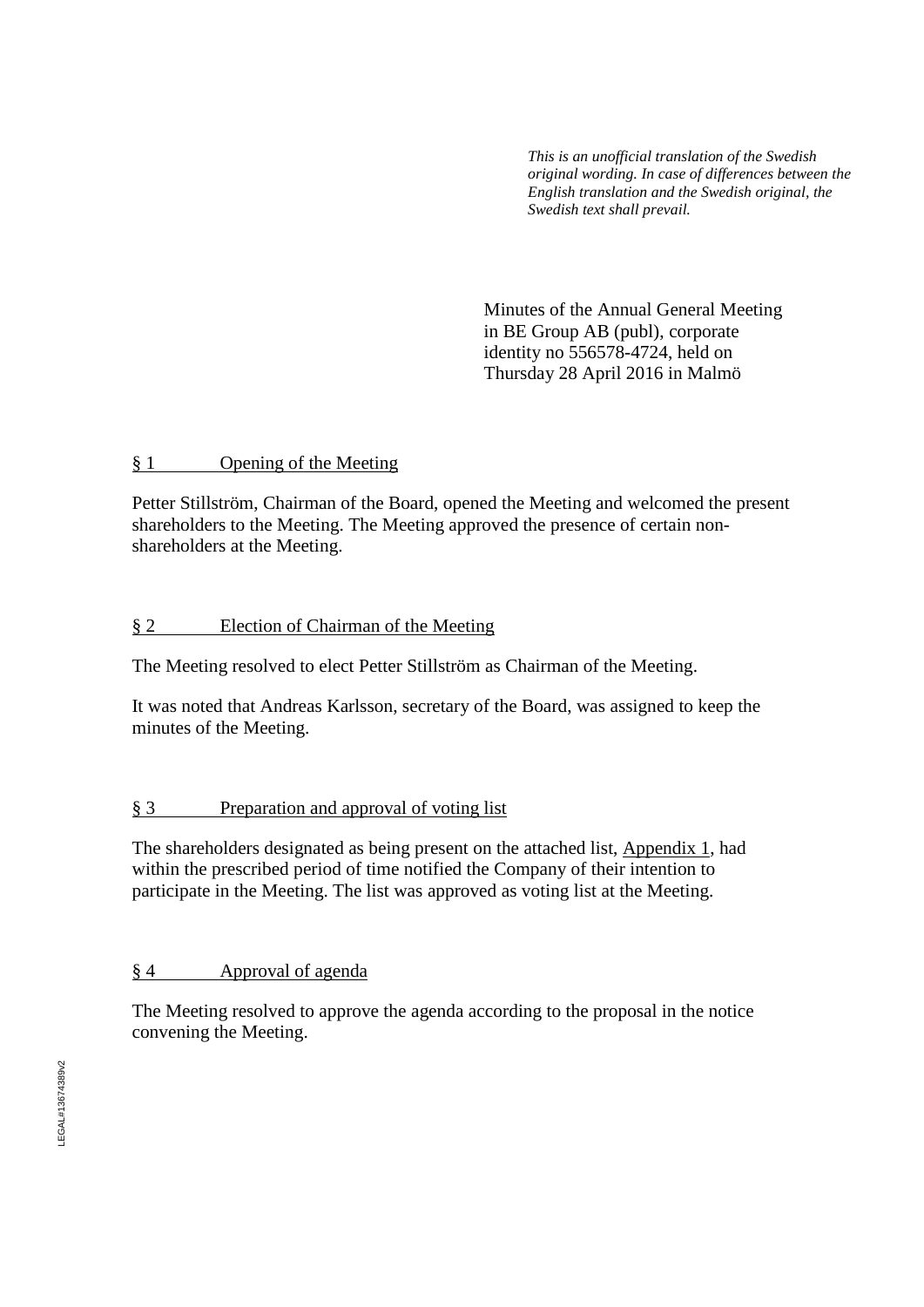## § 5 Election of one person to approve the minutes

Magnus Bernro, representing Norges Bank, was appointed to approve the minutes together with the Chairman.

# § 6 Determination of compliance with the rules of convocation

It was informed that a notice convening the Meeting had been inserted in Post- och Inrikes Tidningar (*the "Swedish Official Gazette"*) and published on the Company's website on 31 March 2016 and that advertisements regarding the convening notice had been inserted in Svenska Dagbladet and Sydsvenskan on the same date. The Meeting was declared to be duly convened.

§ 7 Presentation of a) the annual report and the Auditor's report and the consolidated financial statements and the group Auditor's report, b) the Board of Directors' proposal for disposition of the Company's result, and c) statement by the Auditor whether applicable guidelines for remuneration to senior executives has been complied with

It was informed that the annual report of the Company and the group, together with the balance sheet and the income statement for the financial year 2015 and the Board of Directors' proposal for disposition of the Company's result, had been available to the shareholders at the Company and on the Company's website since 7 April 2016, had been distributed to all shareholders on request and was also available at the Meeting.

Further, it was informed that the statement by the Auditor on the compliance with the applicable guidelines for remuneration to senior executives had been available at the Company and on the Company's website since 7 April 2016 and distributed to all shareholders on request and that said documents had also been distributed at today's Meeting.

The Meeting resolved that all documents according to item 7 on the agenda had been duly presented at the Meeting.

Eva Carlsvi, authorised public accountant, reported on the work of the auditors and presented the Auditor's Report and the Group Auditor's Report for the financial year 2015.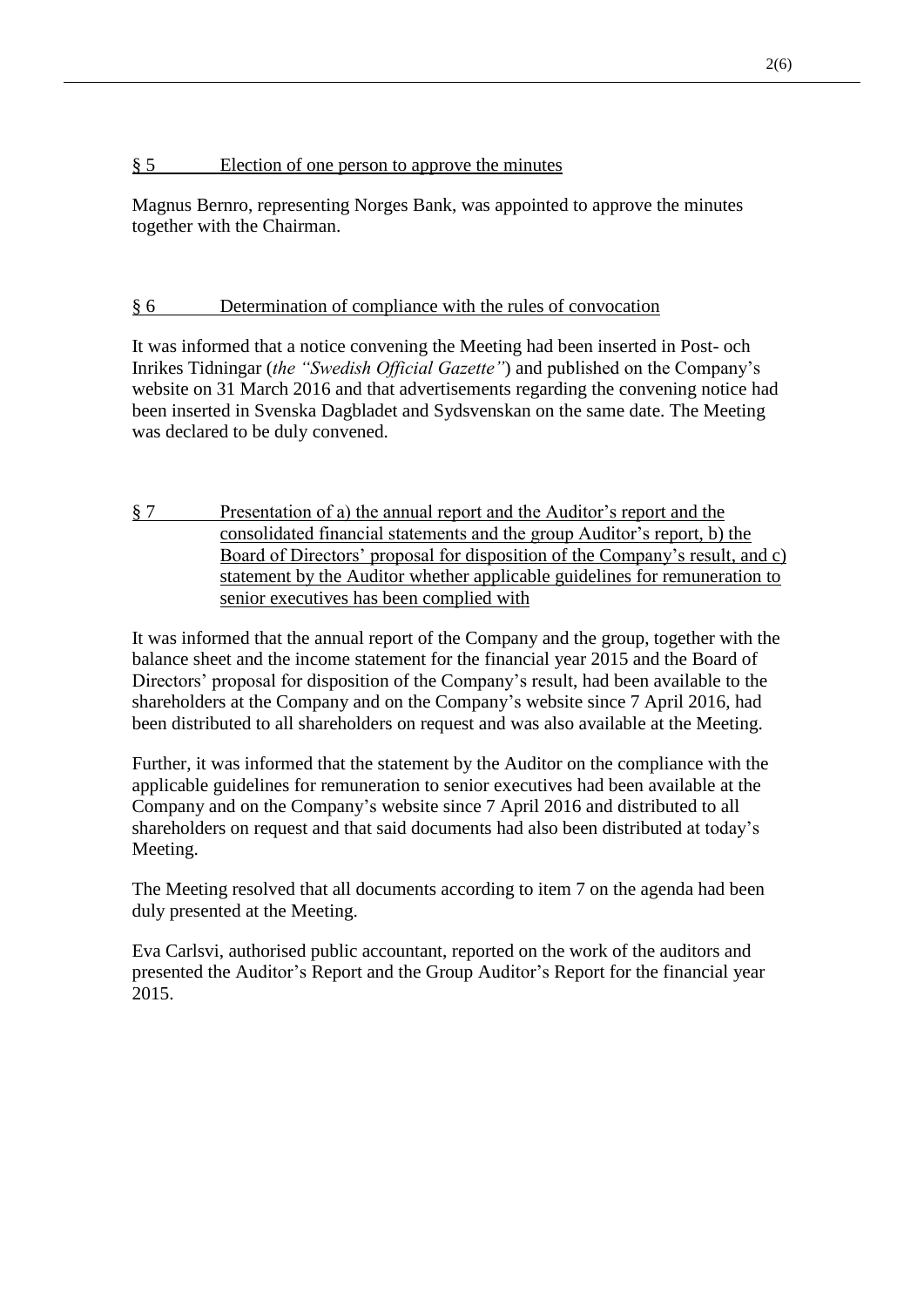# § 8 Report on the work of the Board of Directors and the Committees

The Chairman reported on the work of the Board of Directors and the Remuneration Committee during the financial year 2015.

Lars Olof Nilsson, Chairman of the Audit Committee, reported on the work of the Audit Committee during the financial year 2015.

# § 9 The President's report

The President of the Company, Anders Martinsson, presented a report on the financial year 2015.

The shareholders were given the opportunity to ask questions.

# § 10 a Resolution on the adoption of the statement of income and the balance sheet and the consolidated statement of income and consolidated balance sheet

The Meeting resolved to adopt the presented statement of income and the balance sheet and the consolidated statement of income and consolidated balance sheet, all as per 31 December 2015.

# § 10 b Resolution on the appropriation of the Company's results according to the adopted balance sheet

The Meeting was informed that the Board of Directors' complete proposal for the appropriation of the Company's result is presented in the annual report and the Chairman accounted for the background to the proposal of the Board of Directors. The Meeting resolved that the funds at the disposal of the Meeting, i.e. retained earnings equivalent to SEK 323,530,818, including the loss of the year of SEK 224,342,971, should be carried forward.

It was resolved that no dividend should be distributed for the financial year 2015.

# § 10 c Resolution on discharge from liability of the Board of Directors and the CEO for the financial year 2015

The Meeting resolved that the Board of Directors and the CEOs should be discharged from liability for the financial year 2015. It was noted that the resolution was made in respect of Lars Engström for the period up until 31 July 2015, and Anders Martinsson for the period as of 1 August 2015. It was noted that the members of the Board of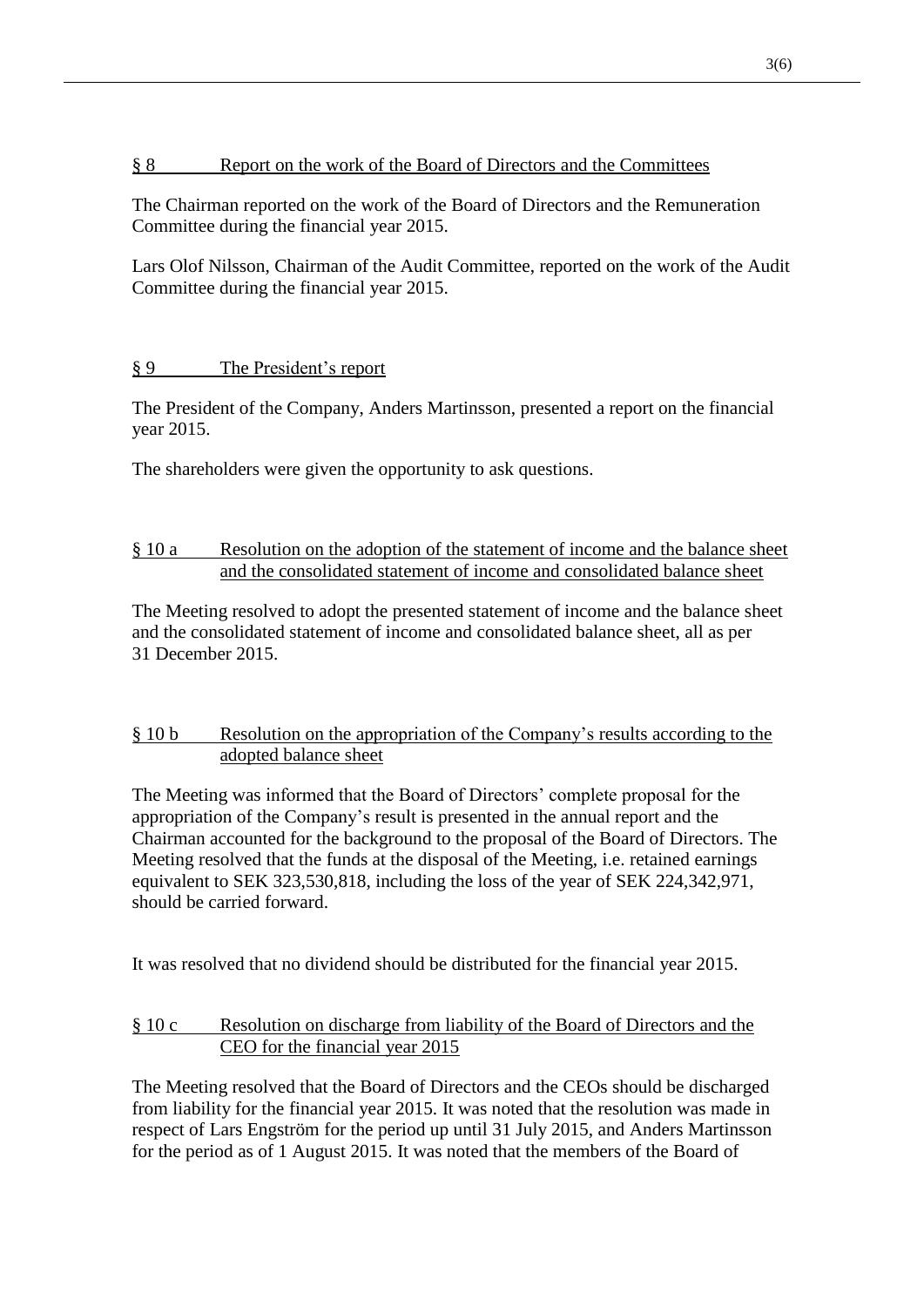Directors and the CEO did not participate in the decision regarding their discharge from liability.

## §11 Establishment of the number of members of the Board of Directors

Jan Andersson, member of the Nomination Committee, presented the work of the Nomination Committee ahead of the Annual General Meeting 2016, as well as the background to the Committee's proposals for the number of Board members.

The Meeting resolved, in accordance with the proposal of the Nomination Committee, that the number of Board members shall be six, with no deputy members.

# §12 Establishment of fees to the Board Members and the Auditor

Jan Andersson presented the Nomination Committee's proposal for fees to the Board members and the Auditor.

The Meeting resolved in accordance with the proposal of the Nomination Committee that the fees to the Board members shall amount to a total of SEK 1,470,000 of which SEK 420,000 (unchanged) to the Chairman and SEK 210,000 (unchanged) to each of the other members elected at a Meeting and not employed by the Company. For committee work it was resolved that a remuneration of SEK 70,000 (unchanged) shall be paid to the Chairman of the Audit Committee and SEK 40,000 (unchanged) shall be paid to each of the other members of the Audit Committee and that no remuneration (unchanged) shall be paid for work in the Remuneration Committee.

The Meeting resolved, in accordance with the proposal of the Nomination Committee, that fee to the Auditor shall be paid as per approved invoice.

In accordance with the proposal of the Board of Directors, the Meeting resolved that a Board member, where appropriate, shall be able to invoice the Board fee by a limited liability company wholly-owned by the Board member.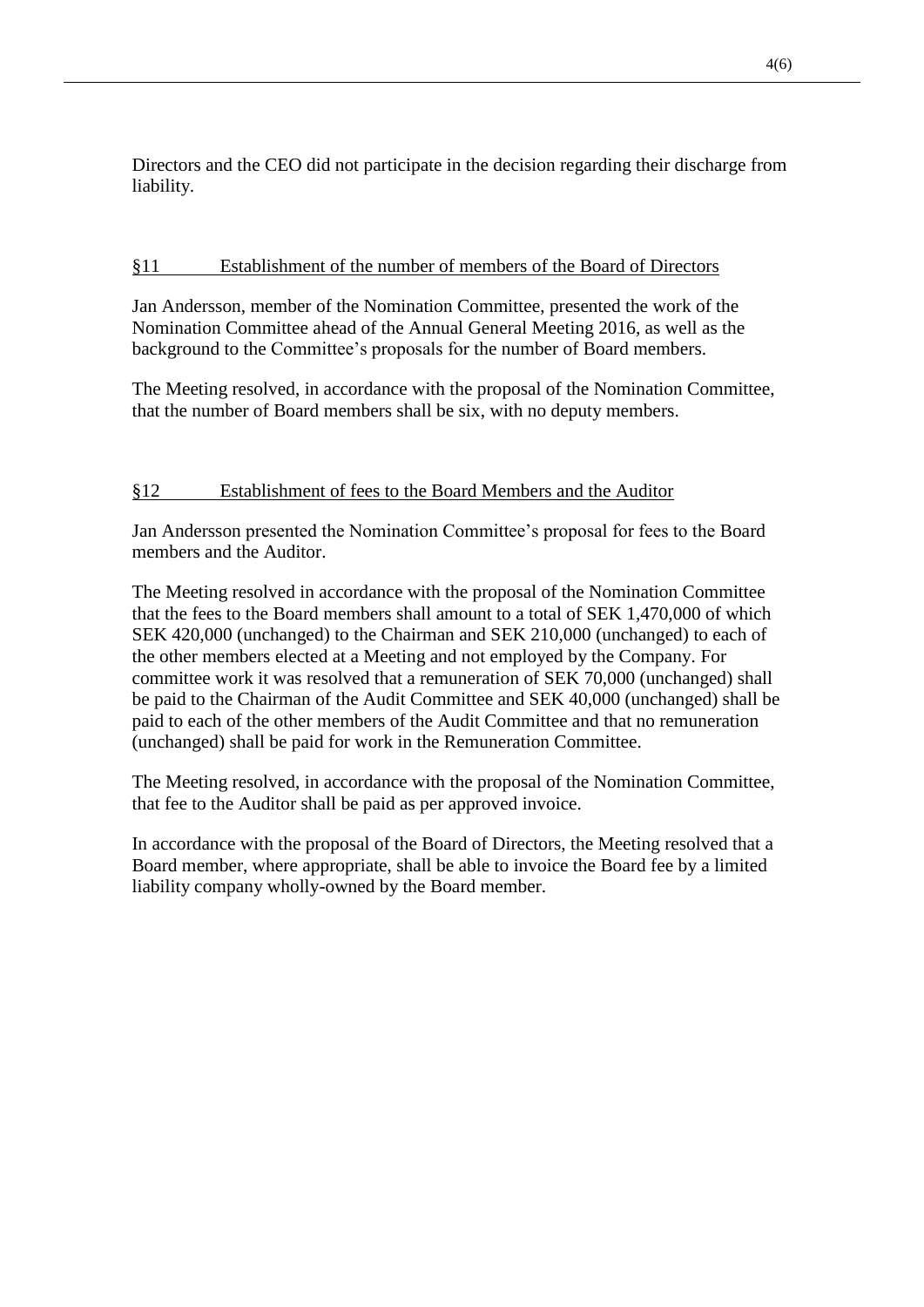# §13 Election of Board Members

Jan Andersson presented the Nomination Committee's proposal for Board members for the period up to and including the next Annual General Meeting, entailing re-election of the Board members Charlotte Hansson, Lars Olof Nilsson, Petter Stillström and Jörgen Zahlin and new election of Esa Niemi and Mikael Sjölund. As Chairman of the Board of Directors, the Nomination Committee proposed re-election of Petter Stillström. It was informed that Roger Bergqvist had declined re-election.

It was noted that that the proposed Board members' assignments in other companies had been duly presented at the Meeting.

The Meeting resolved to elect members and Chairman of the Board of Directors in accordance with the proposal of the Nomination Committee.

# § 14 Election of Auditor

Jan Andersson presented the Nomination Committee's proposal for Auditor for the coming term of office.

The Meeting resolved, for the period up to and including the next Annual General Meeting, to elect the accounting company Öhrlings PricewaterhouseCoopers AB as the Company's Auditor. It was noted that Öhrlings PricewaterhouseCoopers AB had informed the Company that the authorised public accountant Eva Carlsvi will continue to be auditor in charge.

# § 15 Resolution on guidelines for remuneration to senior executives

The Chairman accounted for the main contents of the Board of Directors' proposal on guidelines for remuneration to senior executives in accordance with Appendix 2.

The Meeting resolved in accordance with the proposal of the Board of Directors.

# § 16 Resolution on (i) amendment of the articles of association and (ii) a reverse share split of the Company's shares

Andreas Karlsson accounted for the main contents of the Board of Directors' proposal on (i) amendment of the articles of association and (ii) a reverse share split of the Company's shares in accordance with Appendix 3.

The Chairman informed that the proposals according to item 16 should be adopted in one resolution and that such resolution must be approved by shareholders representing at least two thirds of the votes cast and the shares represented at the Meeting.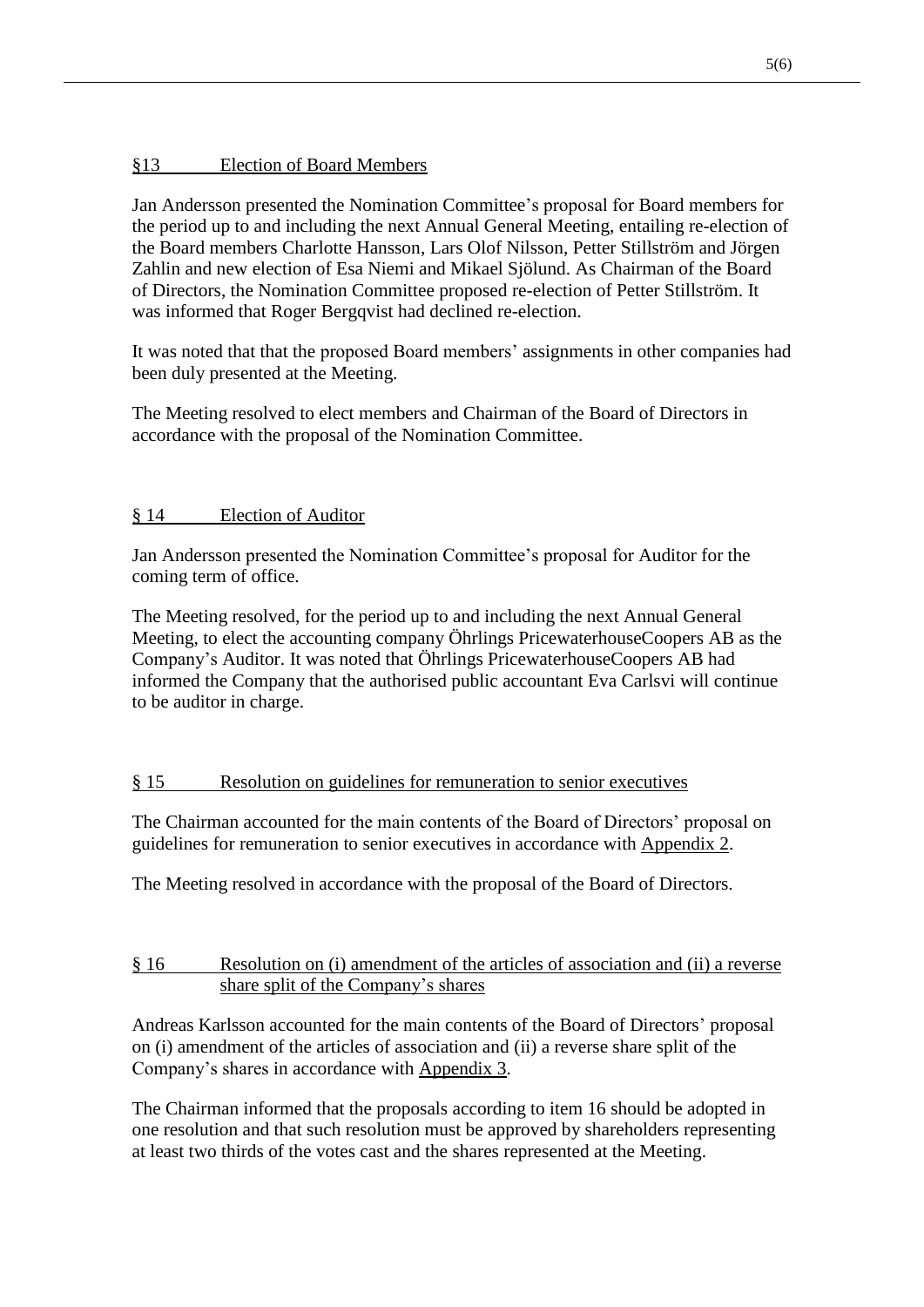The Meeting resolved in accordance with the proposal of the Board of Directors, whereafter the articles of association reads in accordance with Appendix 4. It was noted that the resolution was unanimous.

# § 17 Resolution on authorisation of the Board of Directors to decide on transfer of the Company's own shares

The Chairman accounted for the main contents of the Board of Directors' proposal for authorisation of the Board of Directors to decide on transfer of the Company's own shares in accordance with Appendix 5.

The Meeting resolved in accordance with the proposal of the Board of Directors. It was noted that the resolution was unanimous.

# § 18 Closing of the Meeting

On behalf of the other Board members, Chairman Petter Stillström expressed a warm thanks to Roger Bergqvist for his work and his valuable contributions as member of the Board of Directors.

The Chairman then closed the Meeting.

Nothing further was considered.

\_\_\_\_\_\_\_\_\_\_\_\_\_\_\_\_\_\_\_\_\_\_\_\_\_\_

As above:

Andreas Karlsson

Approved:

Petter Stillström

\_\_\_\_\_\_\_\_\_\_\_\_\_\_\_\_\_\_\_\_\_\_\_\_

\_\_\_\_\_\_\_\_\_\_\_\_\_\_\_\_\_\_\_\_\_\_\_\_\_

Magnus Bernro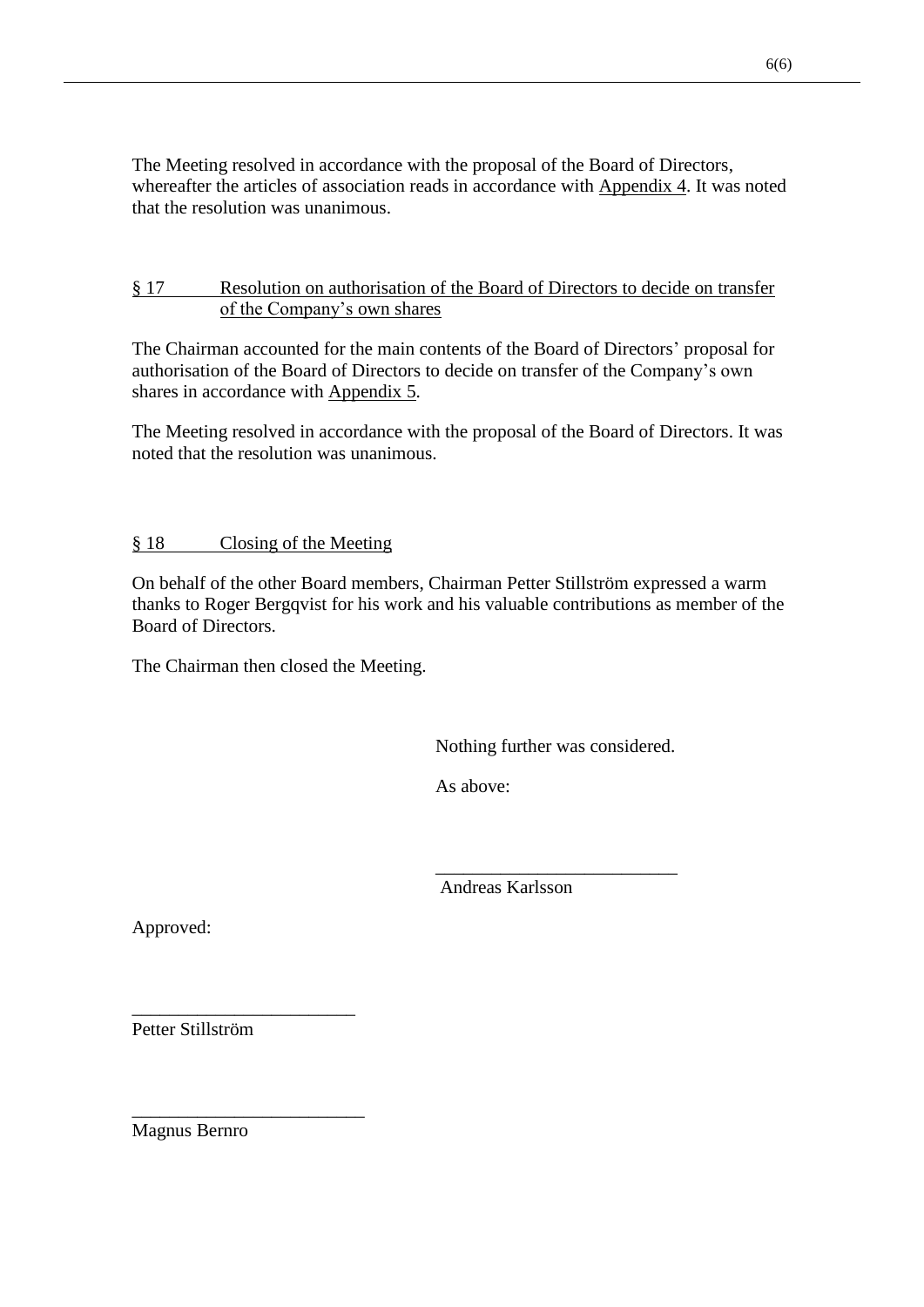Appendix 2

# **THE BOARD OF DIRECTORS' OF BE GROUP AB PROPOSAL FOR GUIDELINES FOR REMUNERATION TO SENIOR EXECUTIVES**

The Board of Directors of BE Group AB (publ) proposes the Annual General Meeting 2016 to resolve on the following guidelines for remuneration to senior executives.

\_\_\_\_\_\_\_\_\_\_\_\_\_\_\_\_\_\_\_\_\_\_\_\_\_\_\_\_\_\_\_\_\_\_\_\_\_\_\_\_\_\_\_\_\_\_\_\_\_\_\_\_\_\_\_\_\_\_\_\_\_\_\_\_\_\_\_\_\_\_

## **1. Scope of the guidelines etc.**

These guidelines cover the remuneration and other terms of employment for individuals who are part of the group management during the validity of the guidelines.

## **2. Basic principles and remuneration elements**

The remuneration to senior executives shall consist of a fixed salary, variable salary, pension and other benefits. The total remuneration shall be in accordance with market conditions and be revised annually.

## *Fixed remuneration*

The fixed remuneration for senior executives of BE Group shall be individual and differentiated with regard to the responsibility and achievements of the individual and shall be set annually.

## *Variable remuneration*

Variable remuneration shall be related to the fulfilment of annual predetermined well defined targets. Bonus shall be limited to a pre-determined maximum amount. The senior executives' bonus shall amount to a maximum of 50 percent of the fixed remuneration.

## *Pension*

Pension payments shall be fee based and shall correspond to a maximum of 30 percent of the fixed annual salary.

Senior executives having their residence outside Sweden will be offered pension plans that are competitive in the country of residence.

## *Terms of notice*

Upon notice by BE Group, a maximum aggregate notice period corresponding to 12 months' fixed salary shall apply. Upon notice given by a senior executive, the notice period shall amount to a maximum of 6 months without any right to severance pay.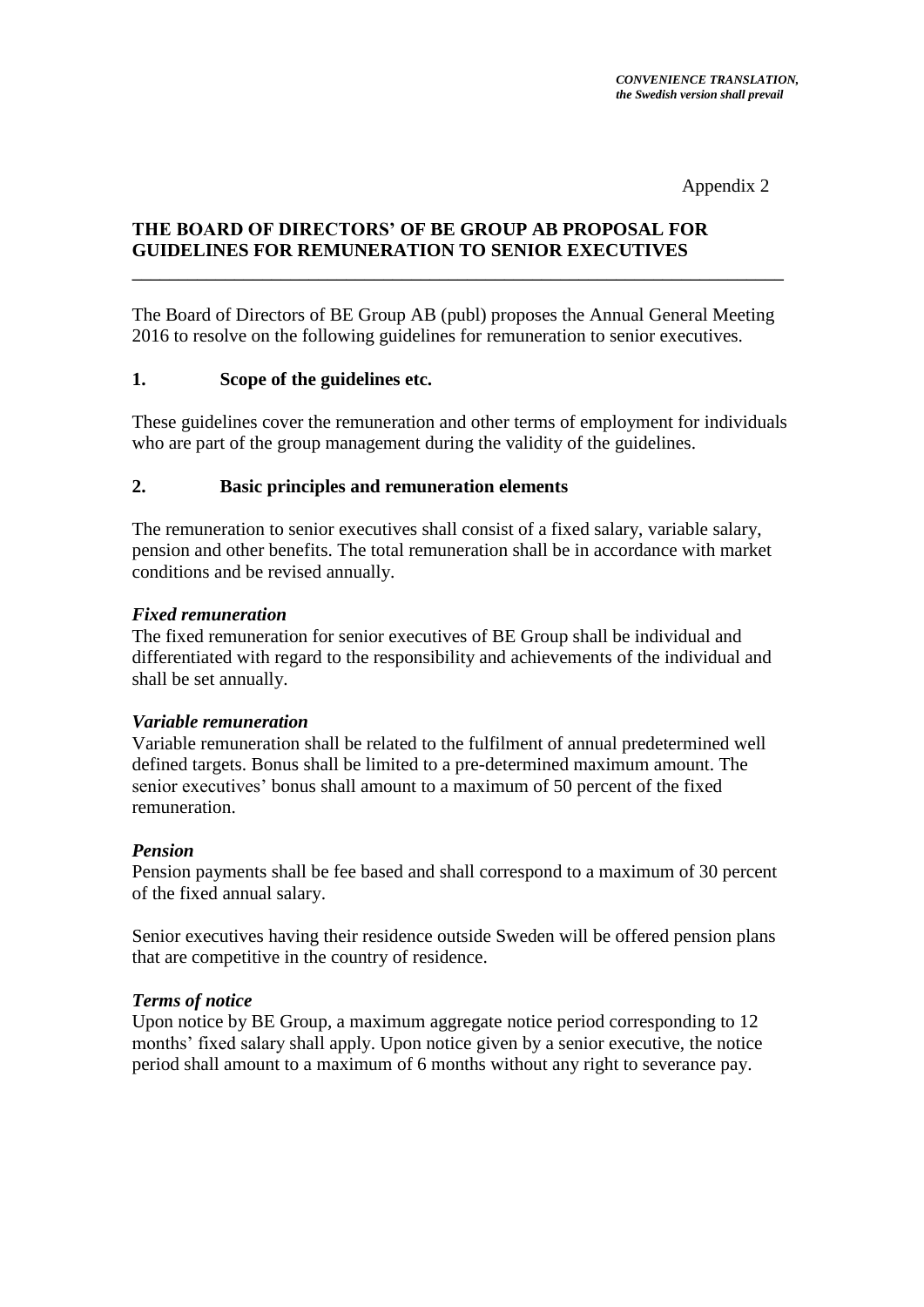## *Other benefits*

Other benefits, such as a company car and a private health insurance, may be provided to the extent this is considered customary for senior executives holding equivalent positions on the labour market where the executive is active.

## **3. The Board of Directors' preparations and resolutions as regards remuneration and other terms of employment for senior executives**

The remuneration committee, appointed within the Board of Directors, prepares matters relating to remuneration and other terms of employment for senior executives. Decisions regarding remuneration to the President and CEO are made by the Board of Directors in its entirety. In respect of other senior executives, decisions on remunerations are made by the remuneration committee upon proposal from the President.

> Malmö in March 2016 THE BOARD OF DIRECTORS

\_\_\_\_\_\_\_\_\_\_\_\_\_\_\_\_\_\_\_\_\_\_\_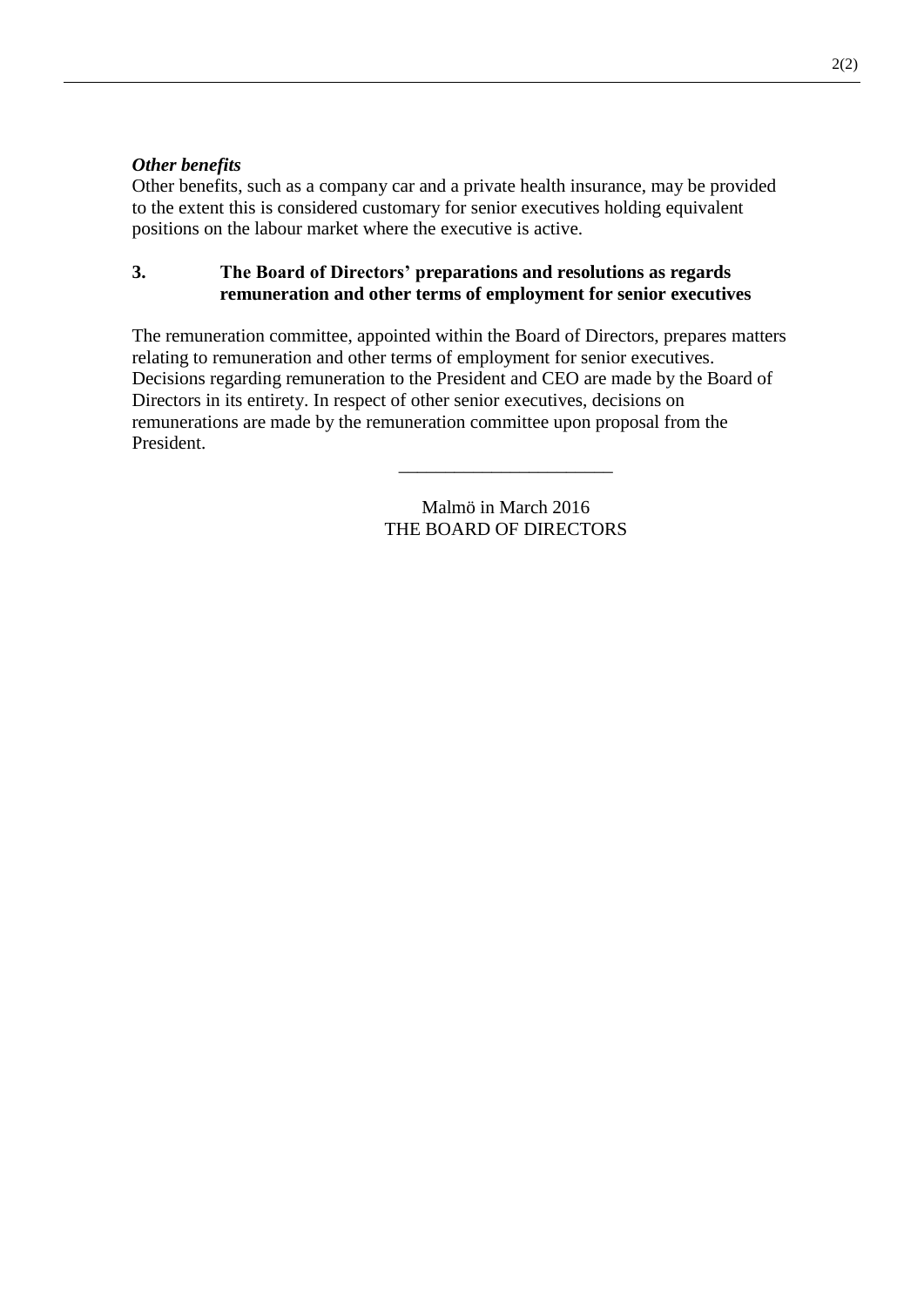Appendix 3

## **THE BOARD OF DIRECTORS' OF BE GROUP AB PROPOSAL ON:**

#### **(I) Amendment of the articles of association, and**

## **(II) A reverse share split of the company's shares**

For the purpose of achieving an appropriate number of shares in the company, the Board of Directors proposes that the Annual General Meeting resolves on a reverse share split of the company's shares according to item (II) below. In order to carry out the reverse share split in accordance with the Board of Directors' proposal, the limits for the number of shares set forth in the articles of association must be adjusted in accordance with item (I) below.

**\_\_\_\_\_\_\_\_\_\_\_\_\_\_\_\_\_\_\_\_\_\_\_\_\_\_\_\_\_\_\_\_\_\_\_\_\_\_\_\_\_\_\_\_\_\_\_\_\_\_\_\_\_\_\_\_\_\_\_\_\_\_\_\_\_\_\_\_\_\_**

#### **(I) Proposal for resolution on amendment of the articles of association**

To enable the reverse share split of the company's shares in accordance with the Board of Directors' proposal under item (II), the Board of Directors proposes that the Annual General Meeting resolves on an adjustment of the articles of association in accordance with the following:

The limits for the number of shares are changed from a minimum of 150,000,000 and a maximum of 600,000,000 shares to a minimum of 10,000,000 and a maximum of 40,000,000 shares, whereby § 5 of the articles of association shall be worded as follows:

#### *§ 5*

*"The number of shares shall be not less than 10,000,000 and not more than 40,000,000."*

#### **(II) proposal for resolution on reverse share split of the company's shares**

The Board of Directors proposes that the Annual General Meeting resolves on a reverse share split of the company's shares, whereby 20 existing shares will be consolidated into one (1) new share (reverse share split 1:20). The principal shareholder of the company, AB Traction, has, without compensation, committed to provide each shareholder whose shareholding does not correspond to a full number of new shares, the number of shares required (1-19) in order for the shareholding of all shareholders of the company to be evenly dividable by 20.

The Board of Directors proposes that the Annual General Meeting authorises the Board of Directors to determine the record date for the reverse share split. The record date may not occur prior to the registration of the reverse share split with the Swedish Companies Registration Office.

Following the reverse share split of the company's shares, the number of outstanding shares in the company will decrease from 260,202,495 to 13,010,124 shares. The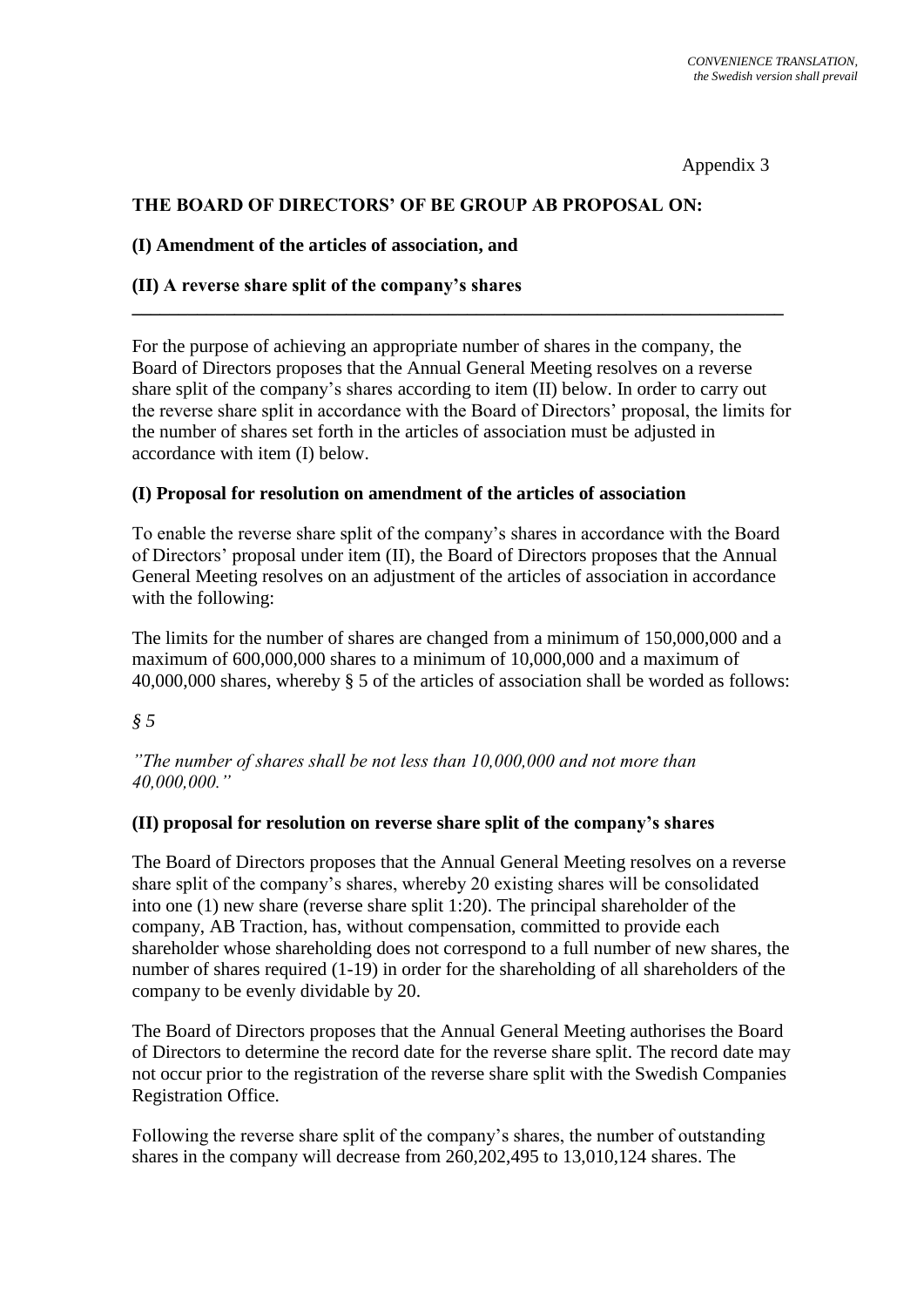proposed reverse share split of the company's shares will entail a change of the quota value from SEK one (1) to approximately SEK 20 .

The Board of Directors also proposes that the Annual General Meeting resolves to authorise the Board of Directors to make such minor adjustments to the meeting's resolutions under items (I) and (II) which may be required in connection with registration with the Swedish Companies Registration Office.

The Board proposes that the resolution of the Annual General Meeting according to the Board's proposals under items (I) and (II) shall be adopted in one single resolution. The resolution of the meeting according to the above is valid only if it has been approved by shareholders representing at least two thirds of the votes cast and the shares represented at the Annual General Meeting.

\_\_\_\_\_\_\_\_\_\_\_\_\_\_\_\_\_\_\_\_\_\_\_

Malmö in March 2016 THE BOARD OF DIRECTORS